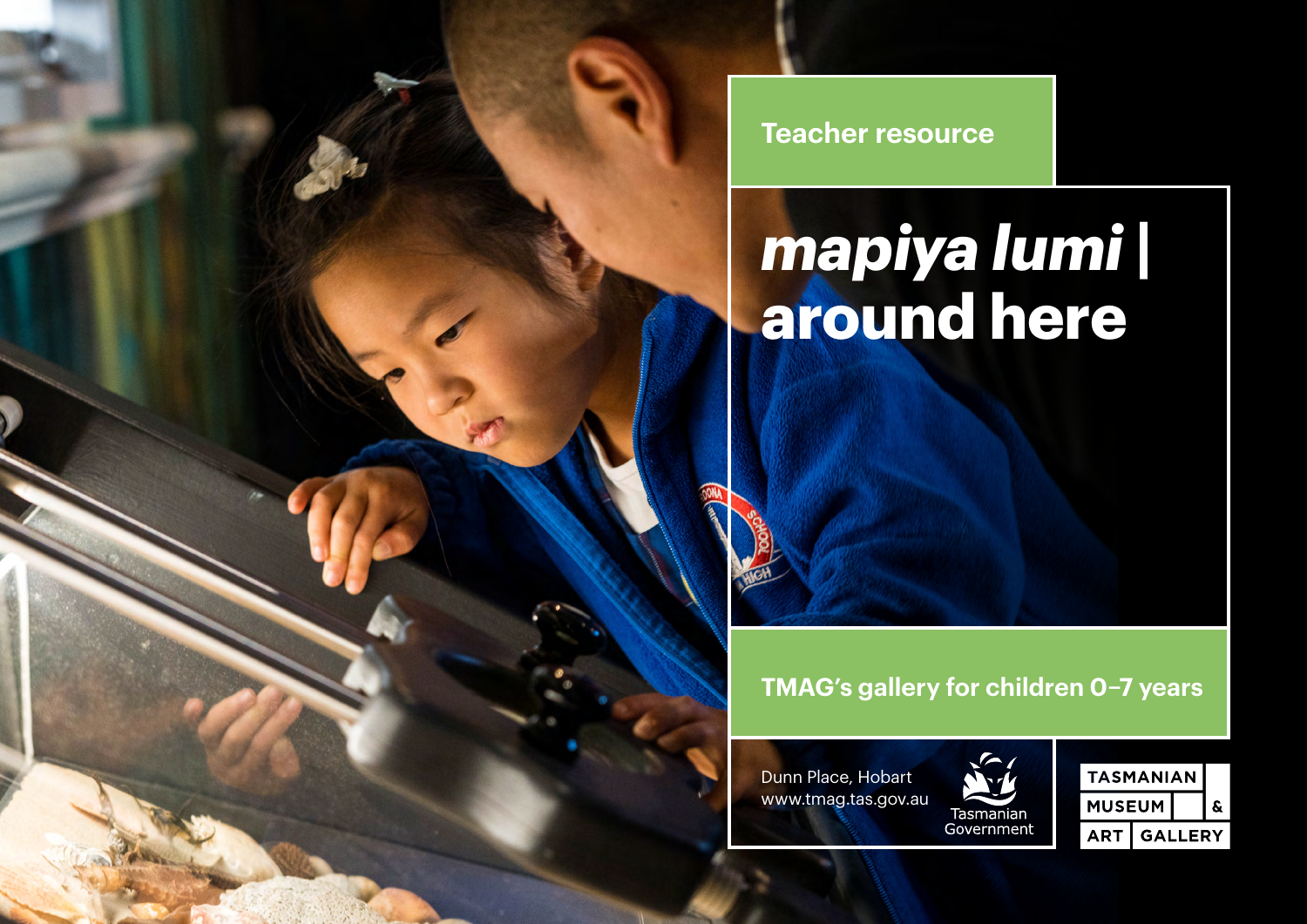# *mapiya lumi* **| around here is TMAG's, specially developed exhibition experience for children aged 0–7 years and their teachers/carers.**

 $7 - - - -$ 

*mapiya lumi* is *palawa kani* for 'around here' and reflects the exhibition's focus on a sense of home and place that is unique to the islands that make up *lutruwita*/Tasmania.

This resource is designed for teachers and childcare leaders to gain a deeper understanding of the gallery themes to enable a more focused learning experience if required. The gallery is designed to enable learning through discovery, play and interaction.

### **Gallery overview**

Designed with the child's perspective in mind, the exhibition is a journey through *lutruwita*/Tasmania as our 'little big home'; a place of deep oceans, soaring rock columns and tumbling waterfalls, but also a place for tiny nests, comfy kitchens and fire-pit stories.

This unique gallery represents aspects of Tasmanian history, culture, flora and fauna, and demonstrates through displays that all things have a place or home on the planet and that earth itself is part of a universe.

The wall and ceiling mural takes the visitor visually (in a clockwise fashion) from the ocean at the entrance, to the coast, to farmlands and towns (Argyle Street wall), up to dolerite mountains and onto waterfalls, wetlands and rivers which lead back to the coast. A yarning circle in the centre of the gallery depicts an image of a ceremonial fireplace where stories can be passed on, and a First Peoples of Tasmania's Creation Story can be viewed on the sky screen.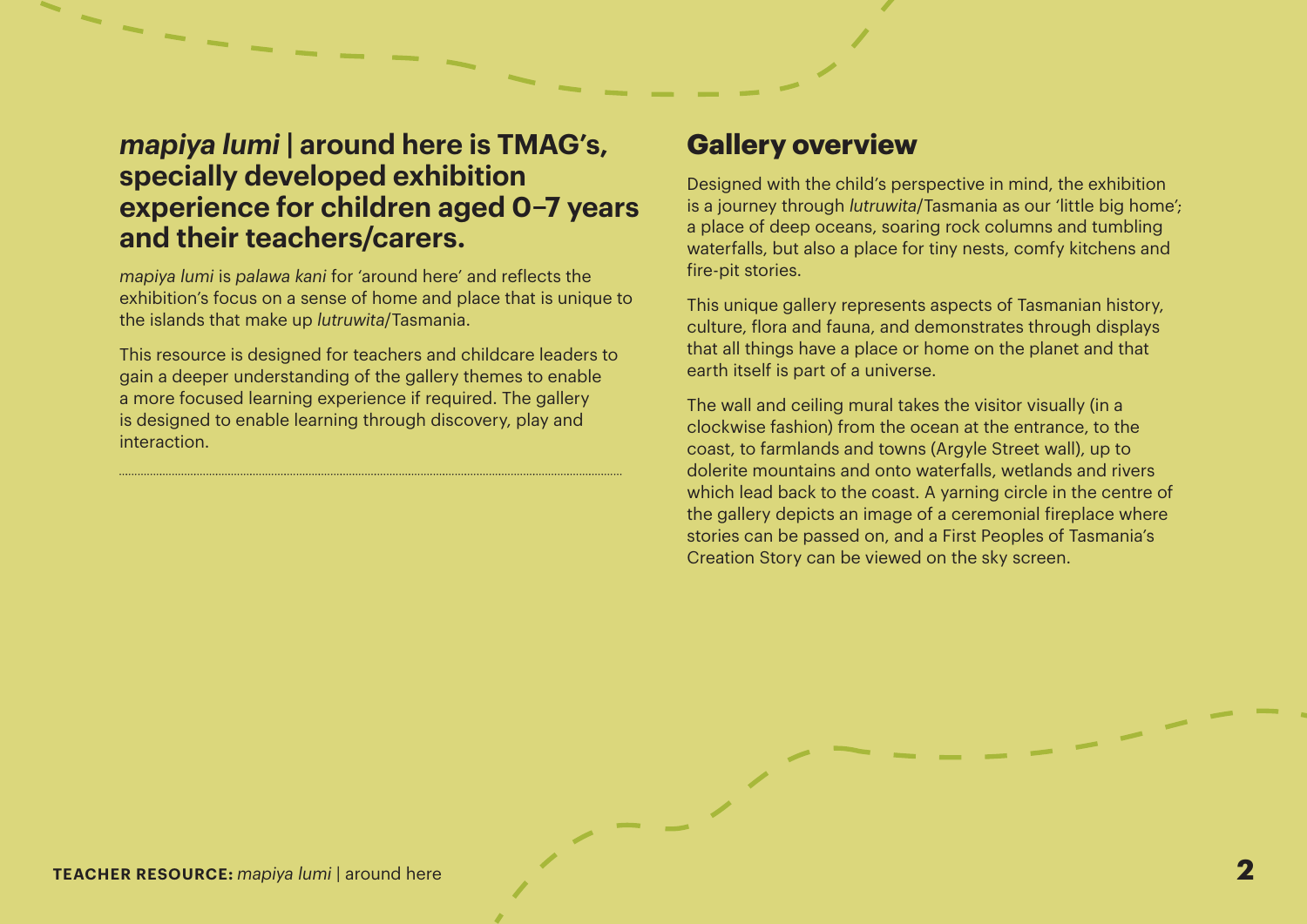# **Visiting the gallery**



#### **The Dome**

A wooden dome frame, representing the dome huts of the First People of *lutruwita*, is a dedicated space for ages 0–3. The dome is created on a coastal [Living Site,](https://www.aboriginalheritage.tas.gov.au/cultural-heritage) where some animals have also made their home. Interactive panels feature tracks and furs belonging to native animals. A small, baby-size nest provides a relaxing space to gaze at the she oak-inspired mobile above and listen to a lullaby sung in *palawa kani*. A simple 'abacus' invites toddlers and younger children to explore some of the key coastal shapes of shells, seeds etc.

Also found in this area is a list of seven *palawa kani* words to discover around the gallery – the only text you'll see in the exhibition.



#### **Homes have Histories**

Exploring different Europeaninfluenced buildings and houses across Tasmania, the 'Homes have Histories' section features 3D house structures along the Argyle Street wall. Some relate to the street views through the bay windows. Hidden within the windows of these structures are a variety of artworks and peep holes depicting domestic scenes from homes in the 20th Century. A window alcove provides a space to listen to children's thoughts on cities of the past and future – which all remind us that the gallery itself has its own history.



#### **Mountain Climb**

A climb up through the dolerite columns with peep holes reveals some of the animals that have homes in these places. The top of the climb – the mountain platform – provides a great view of the gallery and the opportunity to slide down a digital waterfall slide (at some speed) before arriving in the wetlands area below. An interactive rainbow chandelier refers to the interaction between light and water and the beautiful rainbows that Tasmania is renowned for.



#### **Who is home in the dark?**

This quiet area beneath the mountain platform has a secluded reading nook lit by glow worms, glowing minerals and crystals found deep in the earth, a magnificent 3D [Tasmaniosaurus](https://en.wikipedia.org/wiki/Tasmaniosaurus)  (the only one of its kind) and a display of Tasmanian devils lit by the full moon.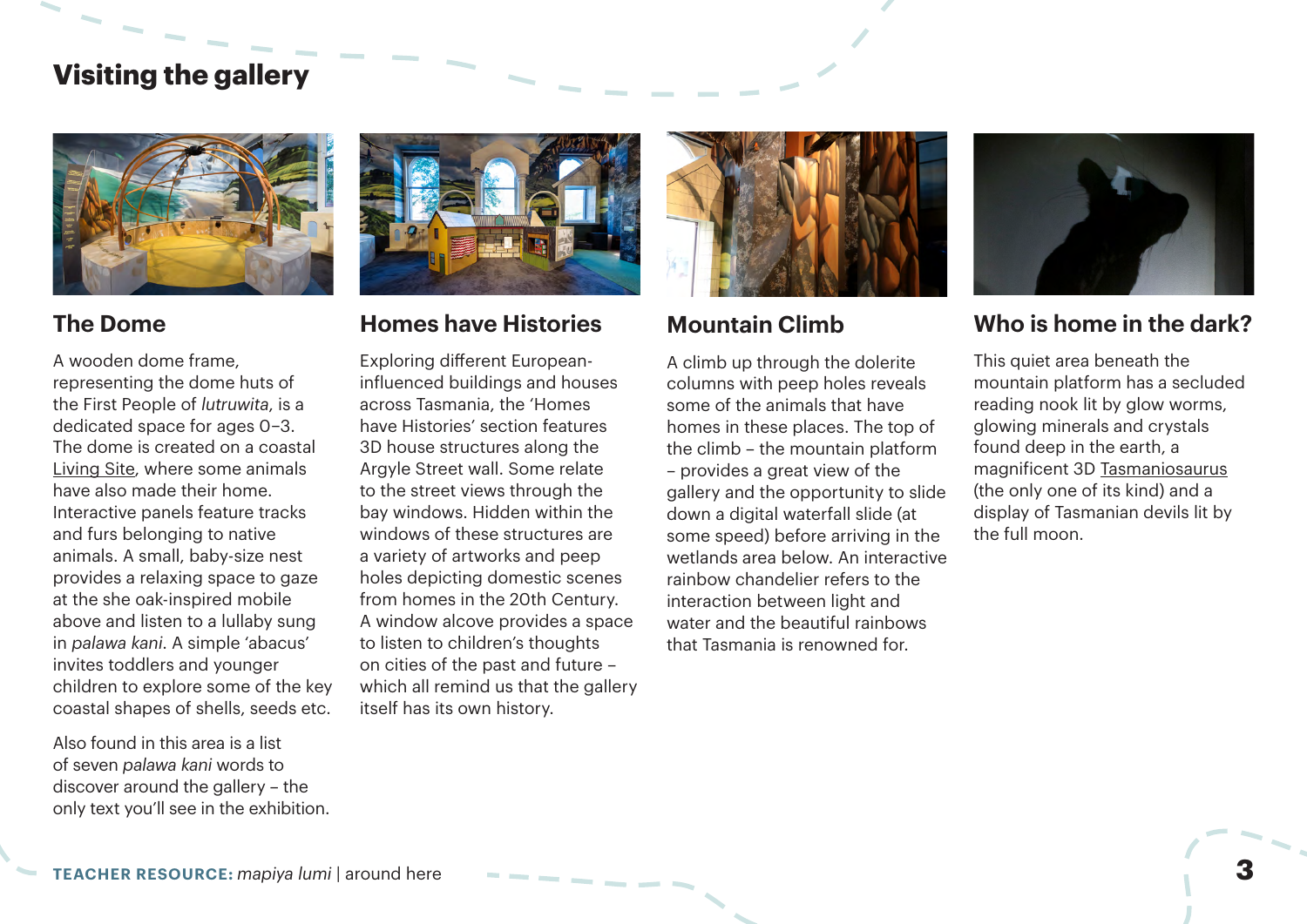# **Visiting the gallery**



#### **The Tree**

The tree climb has many more peep holes to discover, and represents the great Tasmanian forests and the life within and around them. Visitors can explore the tree as they climb up to the top of the mountain or as they descend from the mountain platform.



#### **Wonder Windows**

These displays and corresponding magnified scenes below represent the bush/mountains and the ocean/coast. There are many objects and specimens from the TMAG Collection to discover here.



#### **Hanging displays**

Don't forget to look up! There are many wonderful objects and specimens high up describing an ocean narrative and displaying some of Tasmania's extraordinary birds. The felt muttonbirds were created by participants in holiday programs at TMAG.



#### **Creation Story**

The Creation Story above the yarning circle is scheduled to begin about 10 minutes after the start of your group's visit, and lasts for approximately five minutes. We encourage people to lie on the floor and look up to fully enjoy the experience. The Creation Story is narrated by Tasmanian Aboriginal performer and educator, Kartanya Maynard. The animations are based on drawings by Aboriginal identifying students at East Derwent Primary and St Aloysius Primary.